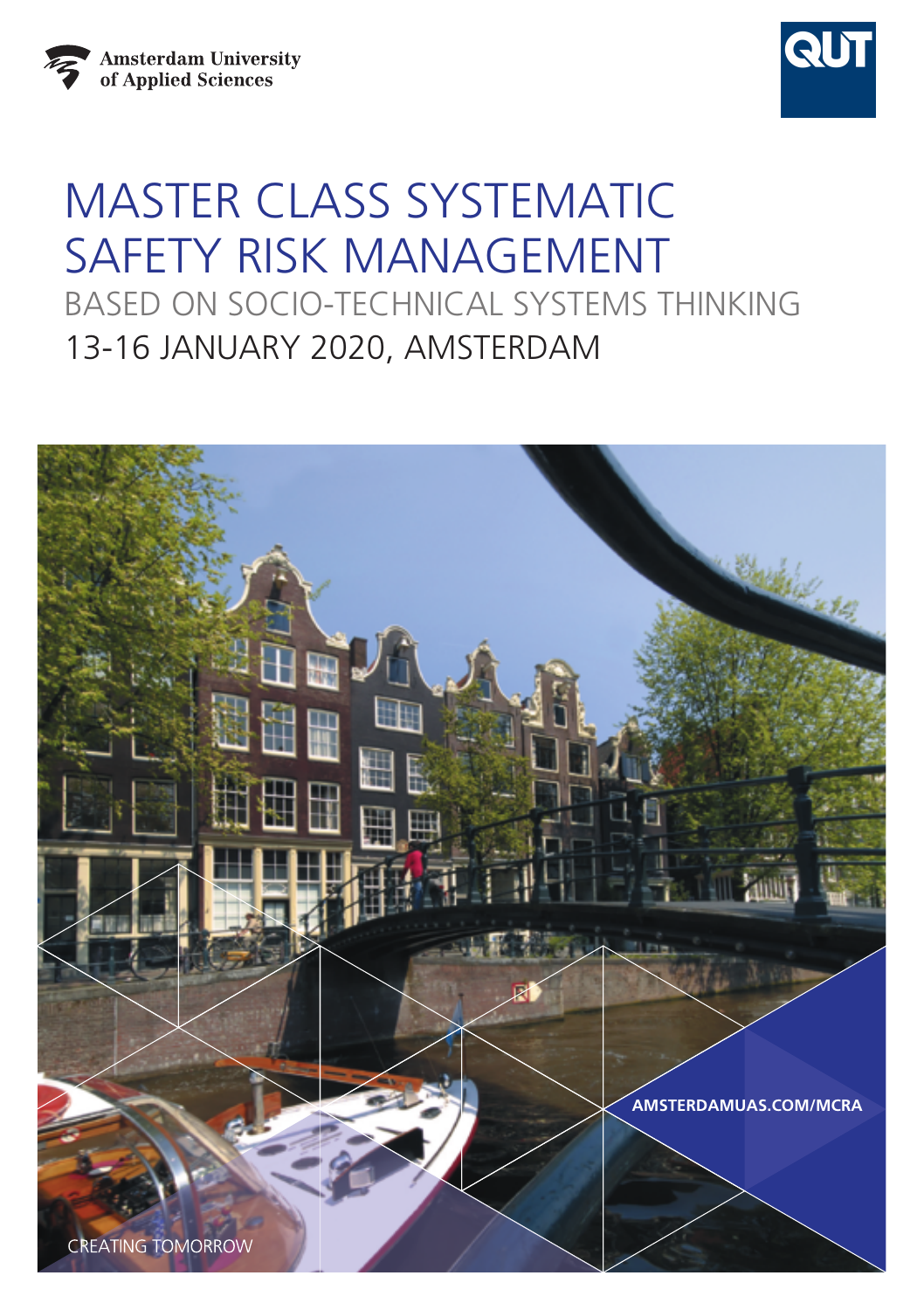## MASTER CLASS SYSTEMATIC SAFETY RISK MANAGEMENT BASED ON SOCIO-TECHNICAL SYSTEMS THINKING

You work in organisations where, daily, there are challenges to face that require effective risk management. Problems occur when outcomes cannot be predicted due to unidentified interactions or priorities that shifted. On the other end, problem-based approaches might lead to myopic analyses to manage organisational politics and group dynamics. If you juggle multiple stakeholder systems and various system objectives, and safety is a real priority for your organisation, then this master class in safety risk management based on socio-technical systems thinking is for you.

The Amsterdam University of Applied Sciences (NL) and Queensland University of Technology (AU) are proud to present a safety risk management master class. In this highly interactive, demanding and challenging course you will be introduced to systems thinking through group methods, and systematic analysis models and techniques such as the STAMP/STPA.

You will comprehend the limitations of prevalent risk management aspects and get exposed to techniques that aim at decreasing subjectivity. We will demonstrate how traditional approaches, as well as the results from STPA, can be exploited to assessing risk in more valid and reliable manners. We will also show you the benefits of strength-based approaches to addressing challenges in the risk management cycle.

#### APPROACH

The master class will include discussions about the theory, application to well-known and lesser-known cases, and ample room for reflection on your own practice. Each step of the risk management cycle will be complemented with tips to help you cope with challenges during application.

We will show how the results of systematic methods can retrofit the data which are necessary for currently used tools (e.g., FTA, ETA, BowTie). We will discuss the advantages and disadvantages of various approaches, and you will become competent in using each of the techniques depending on the resources and data available.

## PROGRAM

The following subjects will be covered:

- $\blacktriangleright$  Introduction: what is risk and risk management?
- ► Risk assessment: the role of risk perception.
- ► Hazard and risk identification: newly introduced tools and techniques and comparisons with traditional approaches.
- ► Risk controls: how to assess their effectiveness and find the best combinations.
- ► Risk monitoring methods: closing the loop.
- ► Industry guest speaker: real-world challenges and solutions.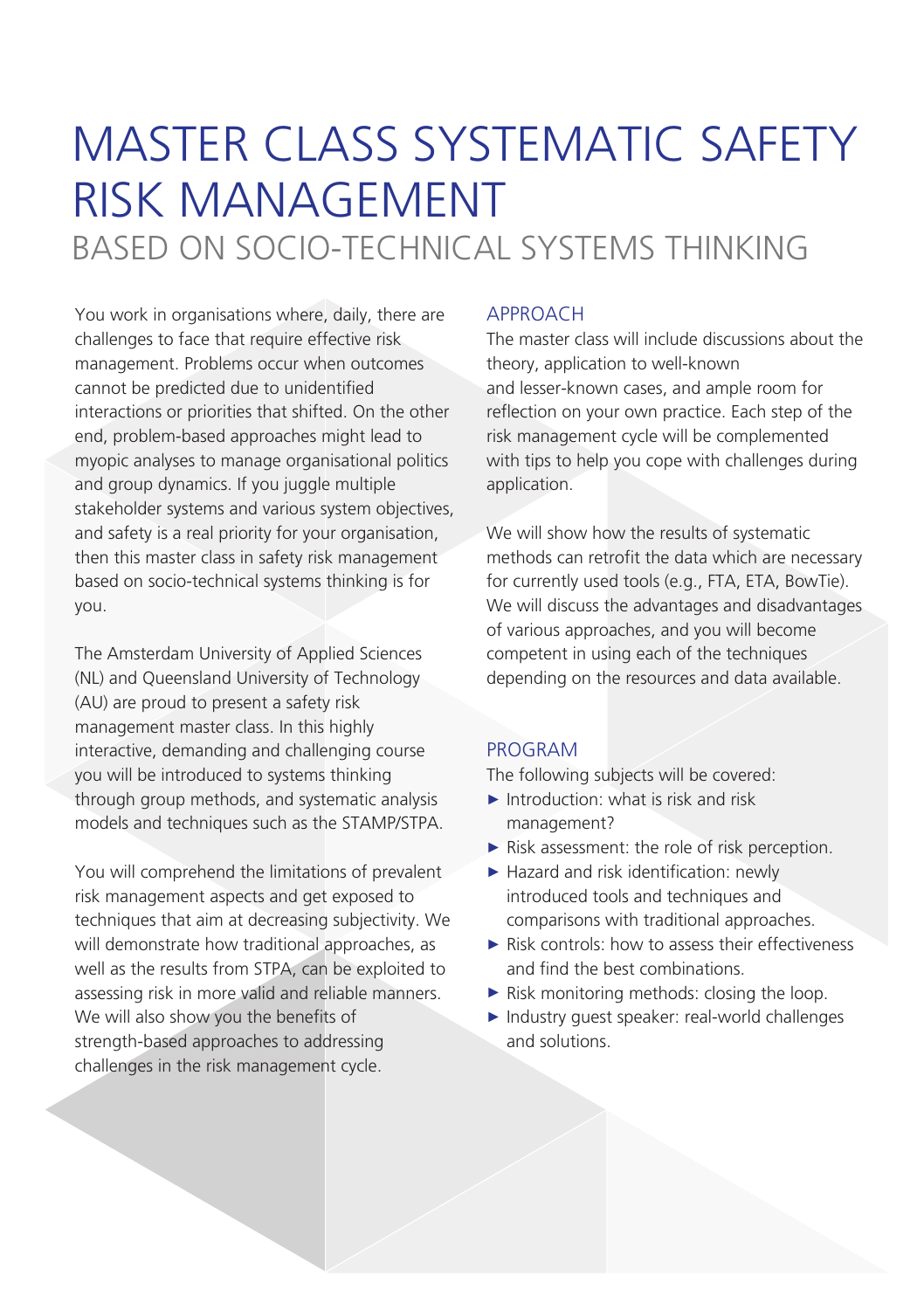#### PARTICIPANT PROFILE

This master class is aimed at safety professionals, risk analysts, engineers, managers and any practitioner involved in risk assessments within complex socio-technical systems. Students and academic staff are also welcome as they will benefit from the theoretical and practical parts of the master class. This master class is open and relevant to any domain. Some work experience in hazard identification and risk assessment is preferable to enable fruitful participation in group discussions.

#### **PRACTICALITIES**

The program runs for four full days from Monday until Thursday; the program times are 9:00 to 17:00. The registration fee is €1890. An early-bird fee (€1700) applies to registrations made up to the 30th November 2019. Aviation Academy Alumni, RAAK PRO and RAAK MKB project partners, ATAERA members can register with early-bird fee (equivalent with 10% discount) during the entirely registration period. All lunches and welcome drinks on Monday afternoon are included in the registration fee. The location will be in the vicinity of Amsterdam.

#### INFORMATION AND REGISTRATION

For registration and more information please visit our website **[amsterdamuas.com/mcra](http://www.amsterdamuas.com/mcra)**. With further questions please contact Viktória Balla-Kamper at v.balla-kamper@hva.nl, or at +31 (0)6 211 57720.

## MASTER CLASS FACILITATORS

**Dr. Maria Papanikou** is Associate Professor in Safety and Human Factors at the Aviation Academy. She holds a PhD in Aviation Safety focusing on systemic – safety studies through transdisciplinary research. Her interdisciplinary background is at the core of her projects and her research interests. Before joining the Aviation Academy, Maria worked in the United Kingdom

both as flight crew trainer, and as a researcher and academic. Following her departure from London, Maria joined the research team of the Medical School at the Aristotle University of Thessaloniki (AUTh), Greece. At AUTh Maria worked on pilot mental health and participated in as well as coordinated research bids for projects on aviation human factors. Maria serves as organising and scientific committee in conferences internationally.

**Dr. Nektarios Karanikas** is Associate Professor in the Health, Safety and Environment discipline of the School of Public Health & Social Work (Faculty of Health) at Queensland University of Technology (AU). He holds a doctorate in Safety and Quality Management (Middlesex University, UK) and an MSc in Human Factors and Safety Assessment (Cranfield University, UK). He has (co)authored various peer-reviewed journal and conference articles with a focus on safety/risk management and he is an active member and volunteer in scientific and professional bodies. In addition to his academic teaching, since 2009 Nektarios has been delivering professional courses in safety and risk management and safety investigations.

#### **TESTIMONIAL**

"In HvA's Master Class Risk Assessment, I have learned to cope with the complexity inherent in socio-technical systems. Through practical application of STAMP, I've learned that it's of vital importance not to focus on separate parts, but on systems as a whole including the interaction of its components. I've also learned how to minimize bad effects of cognitive biases and how to test your assumptions. The Master Class had a great mix of learning tools, which made it a riveting experience. I daily apply the knowledge acquired in my work." (Martijn Flinterman, Rijkswaterstaat)